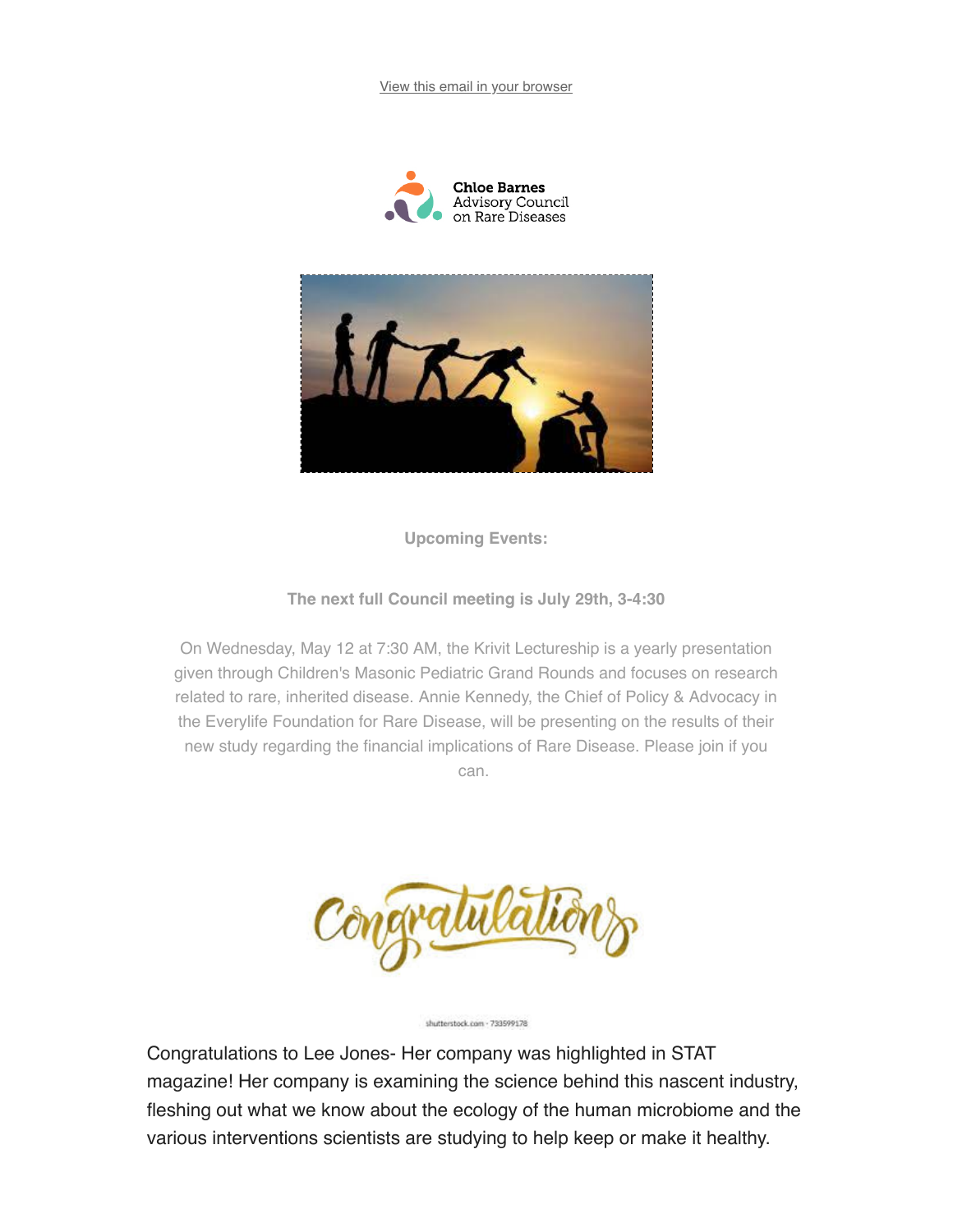**Further learning opportunities:** 

#### Gene-Targeted Therapies | Early Diagnosis and Equitable Delivery Meeting

Thursdays, June 3, 10 and 17, 12:00 pm - 4:30 pm EDT

The National Institutes for Health (NIH) invites stakeholders throughout the scientific research, advocacy, clinical practice, industry, and lay communities, including the general public, to attend a three-day meeting and submit comments or questions relating to the effective, efficient and equitable distribution of gene-targeted therapies. https://eventssupport.com/events/Gene-Targeted Therapies June 2021/page/2357

### **Opportunities to Get Involved:**

#### Provider survey:

The barriers to care workgroup is requesting your help in sharing the provider survey. This 5minute survey will give the Council invaluable insight into the level of knowledge about rare diseases throughout the medical community in the state of Minnesota. Survey link here: https://umn.qualtrics.com/jfe/form/SV\_9n6X4vVrNTmN7pj

#### **DEI Taskforce co-lead:**

In order to more intentionally pursue our value of diversity, equity, and inclusion, the Council is forming a task force to identify actionable steps we can take to ensure all communities are equally represented in the work that we do. Rae Blaylark has offered to be task force co-lead. If anyone is interested in being lead, please contact Erica Barnes.

**Great Plains Summit steering committee and summit speakers:** 

Sanford Health is in the planning stages of its November 2021 Great Plains Rare Disease Summit. The theme this year will be Technologies for modeling rare disease. These could include, but aren't limited to unique cellular models, animal models, or even in silico modeling of rare disease to use things like machine learning and artificial intelligence to predict biomarkers or therapeutic targets for diseases that have not been well characterized. If anyone is interested in presenting or participating in their steering committee please let Erica know. Also, feel free to share the presentation opportunity with interested colleagues.

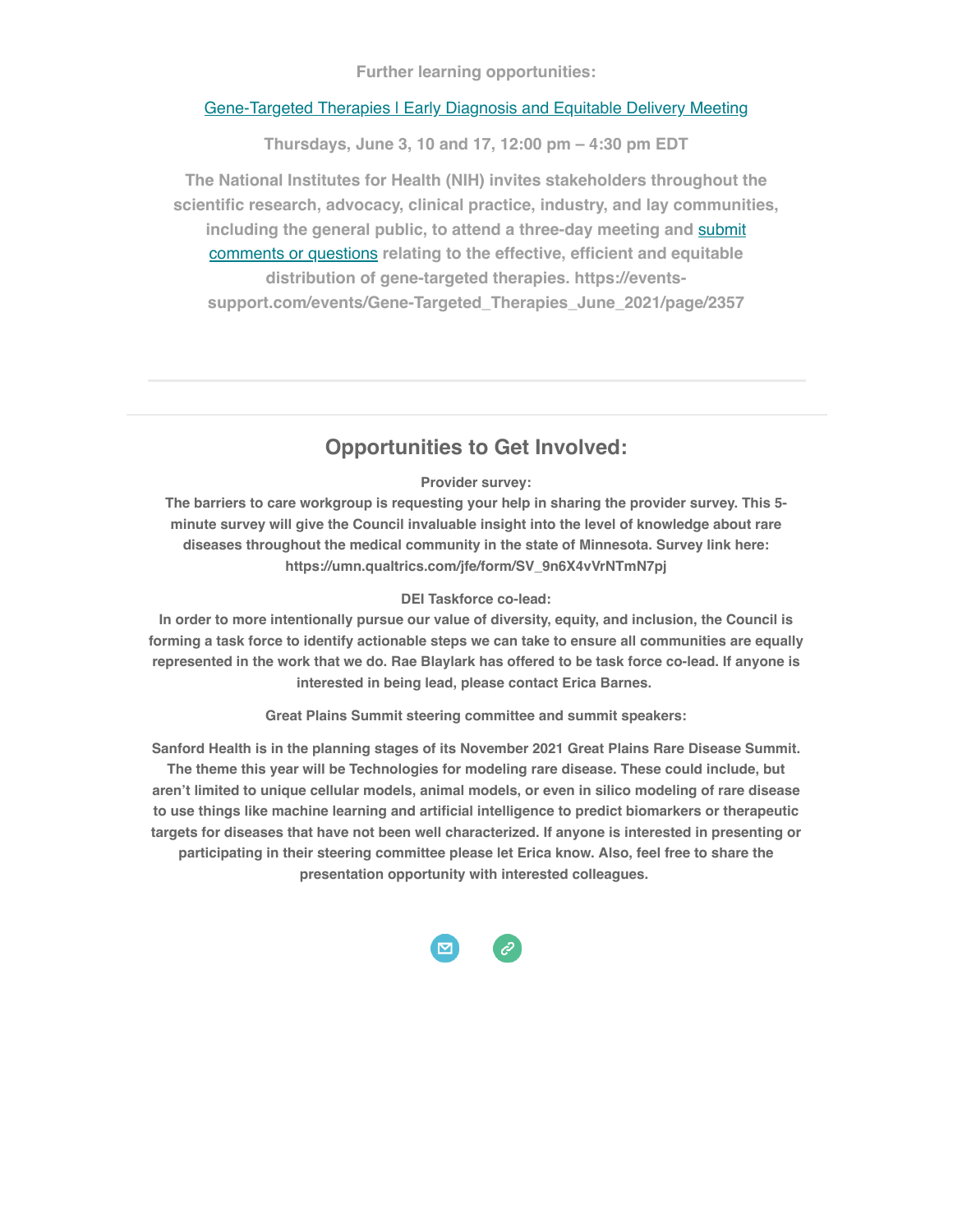'Success has nothing to do with what you gain in life or accomplish for yourself. It's what you do for others."

~ Danny Thomas





## Driven to Discover<sup>®</sup>

The Chloe Barnes Advisory Council on Rare Diseases was created in 2019 by the Minnesota Legislature as a collaboration between the University of Minnesota and cross-sector institutions throughout Minnesota with the goal of improving care for the citizens of the state whose lives are affected by rare diseases.

> Copyright © I 2021 IChloe Barnes Rare Disease Councill I, All rights reserved. IUniversity of Minnesota Medical Schooll

> > Our mailing address is: mnrdac@umn.edu

Want to change how you receive these emails? You can update your preferences or unsubscribe from this list.

This email was sent to << Email Address>>

why did I get this? unsubscribe from this list update subscription preferences

Chloe Barnes Advisory Council on Rare Diseases · 701 15th Ave SE Apt 627 · Minneapolis, MN 55414-4066 · USA